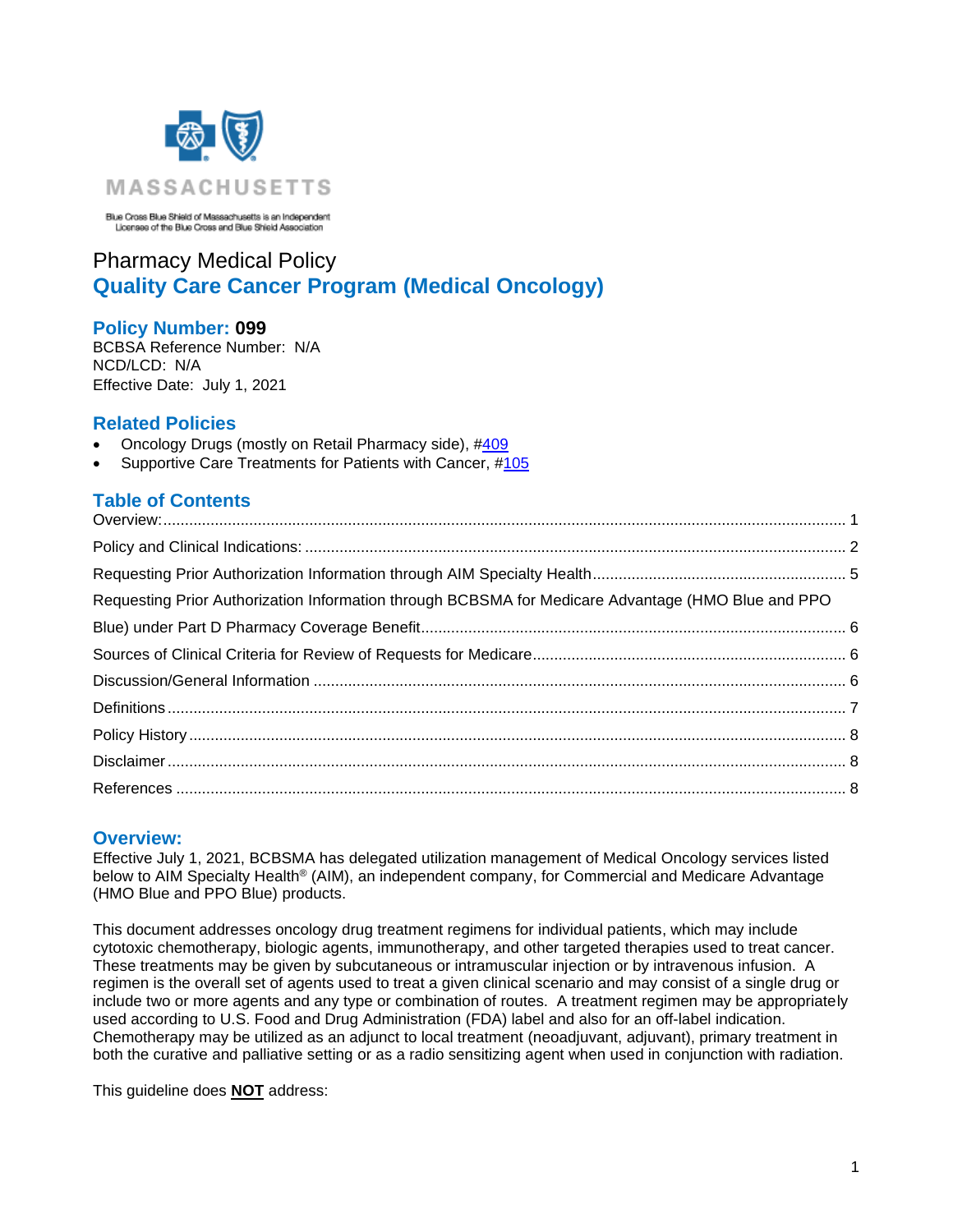- Drugs used to treat side effects, (for example, vomiting), toxicities (for example, anemia or low blood counts), or adverse events (for example, infections) that may occur as a result of the treatment. See **[Medical Policy #105, Supportive Care Treatments for Patients with Cancer](https://www.bluecrossma.org/medical-policies/sites/g/files/csphws2091/files/acquiadam-assets/105%20Supportive%20Care%20Treatments%20for%20Patients%20with%20Cancer.pdf)**.
- Investigational agents or existing drugs given in a novel context in the setting of a clinical trial.
- Exceptions to evidence-based care standards based on precision medicine rationale related to genetic or molecular profiling.

The FDA approves drugs for specific use(s) that are listed in the drug's product information label. Off-label or "unlabeled" drug use is the use of an FDA-approved drug for indications other than those specifically listed or detailed in the package labeling, including combinations or patient populations not specified in the approval documentation.

This guideline addresses both FDA -labeled indications and the supported off-label use of these cancer treatment options.

Many off-label uses are effective, well documented in the peer-reviewed literature, supported by nationally recognized guidelines, and widely and appropriately administered.

- Any treatment-specific health plan medical policy or benefit determination which addresses a specific agent included in a regimen or criteria for a specific regimen supersedes this guideline.
- Any cancer treatment-related state requirement supersedes this guideline.
- This document shall not be construed to require coverage for any drug when the FDA has determined its use to be contraindicated.

Dosing and administration schedule for different regimens may require adjustment and refinement based on individual factors such as age, end-organ function, comorbidity and/or toxicity. Every effort should be made to maintain the integrity of the regimen in accordance with FDA package insert, off-label guideline recommendations, or (peer-reviewed) published literature.

## <span id="page-1-0"></span>**Policy and Clinical Indications:**

An oncology agent/treatment may be **medically necessary** when **ALL** of the following criteria are met:

- 1. The agent(s) in the regimen is (are) approved by the FDA for use in humans; **AND**
- 2. The treatment regimen is being prescribed to treat an individual with cancer for whom treatment is medically appropriate; **AND**
- 3. The treatment is supported by one or more of the following for the specific clinical situation under review (e.g., stage of disease, prior treatment, performance status, comorbid conditions, or absence of contraindications):
	- a. FDA label, in accordance with the specific indication.
	- b. Accepted off-label use based on Category 1 or 2A designation found in the most recent edition of the National Comprehensive Cancer Network® (NCCN®) Drugs & Biologics Compendium (NCCN Compendium®) or NCCN Clinical Practice Guidelines in Oncology (NCCN Guidelines®)
- 4. The individual has not experienced disease progression or unacceptable toxicity on the same agent/treatment or during treatment with another drug from the same drug class in a prior line of therapy **UNLESS** there is literature support for use beyond progression in a different combination.

Continuation of an oncology agent/treatment is considered **medically necessary** if **ALL** of the following criteria are met:

- 1. The individual has not experienced disease progression or unacceptable toxicity while receiving or following treatment with the same regimen.
- 2. The individual's treatment has not exceeded label- or supported off-label-recommended quantity or timeframe limits.

The following medications **may be approved when there is a contraindication or an adverse reaction** to the use of **TWO** of the Preferred agents listed in the table below: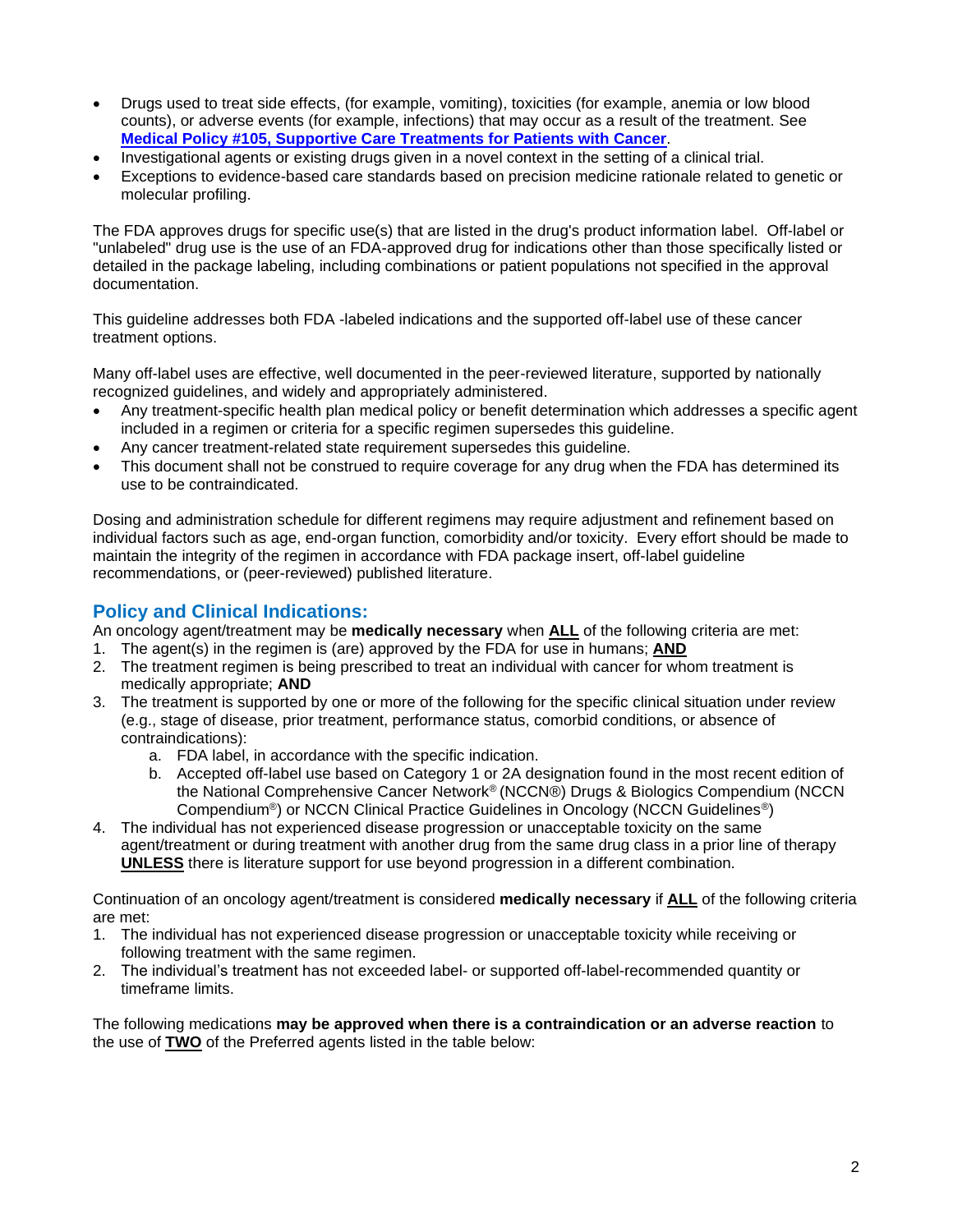| <b>Preferred Biosimilar Agents / Step 1</b>                                                                                                                                                                             | <b>Non-preferred Agents / Step 2</b>                                                      |
|-------------------------------------------------------------------------------------------------------------------------------------------------------------------------------------------------------------------------|-------------------------------------------------------------------------------------------|
| Mvasi™ (bevacizumab-awwb)                                                                                                                                                                                               | Avastin <sup>®</sup> (bevacizumab)                                                        |
| Zirabev™ (bevacizumab-bvzr)                                                                                                                                                                                             |                                                                                           |
| Herzuma <sup>®</sup> (trastuzumab-pkrb)<br>Kanjinti <sup>®</sup> (trastuzumab-anns)<br>Ogivri <sup>®</sup> (trastuzumab-dkst)<br>Ontruzant <sup>®</sup> (trastuzumab-dttb)<br>Trazimera <sup>®</sup> (trastuzumab-qyyp) | Herceptin <sup>®</sup> (trastuzumab)<br>Herceptin Hylecta (trastuzumab-hyaluronidase-oysk |
| Ruxience™ (rituximab-pvvr)<br>Truxima <sup>®</sup> (rituximab-abbs)                                                                                                                                                     | Rituxan <sup>®</sup> (rituximab)<br>Riabni (rituximab-arrx)                               |
|                                                                                                                                                                                                                         | Rituxan Hycela (Rituximab Hyaluronidase Human)**                                          |

**\*\*For the rituximab and hyaluronidase product (Rituxan Hycela), the trial of a preferred rituximab product (rituximab-pvvr (Ruxience) and rituximab-abbs (Truxima) is required only for the CLL diagnosis**

| <b>Drug</b>                                   | <b>Status</b>         | <b>Utilization Management status</b>    |
|-----------------------------------------------|-----------------------|-----------------------------------------|
| Abraxane® (Nab-paclitaxel)                    | Preferred / Step 1    | Prior authorization is required through |
|                                               |                       | AIM Specialty Health.                   |
| Adcetris <sup>®</sup> (brentuximab Vedotin)   | Preferred / Step 1    | Prior authorization is required through |
|                                               |                       | AIM Specialty Health.                   |
| Arzerra <sup>®</sup> (ofatumumab)             | Preferred / Step 1    | Prior authorization is required through |
|                                               |                       | AIM Specialty Health.                   |
| Avastin® (bevacizumab)                        | Nonpreferred / Step 2 | Prior authorization is required through |
|                                               |                       | AIM Specialty Health.                   |
| Bavencio <sup>®</sup> (Avelumab)              | Preferred / Step 1    | Prior authorization is required through |
|                                               |                       | AIM Specialty Health.                   |
| Blenrep (Belantamab Mafodotin-                | Preferred / Step 1    | Prior authorization is required through |
| blmf)                                         |                       | AIM Specialty Health.                   |
| Cosela (trilaciclib)                          | Preferred / Step 1    | Prior authorization is required through |
|                                               |                       | <b>AIM Specialty Health</b>             |
| Cyramza <sup>®</sup> (ramucirumab)            | Preferred / Step 1    | Prior authorization is required through |
|                                               |                       | AIM Specialty Health.                   |
| Danyelza (naxitamab)                          | Preferred / Step 1    | Prior authorization is required through |
|                                               |                       | <b>AIM Specialty Health</b>             |
| Darzalex <sup>®</sup> (daratumumab)           | Preferred / Step 1    | Prior authorization is required through |
|                                               |                       | AIM Specialty Health.                   |
| Darzalex <sup>®</sup> Faspro <sup>™</sup>     | Preferred / Step 1    | Prior authorization is required through |
| (Daratumumab and hyaluronidase-               |                       | AIM Specialty Health.                   |
| fijh)                                         |                       |                                         |
| Doxil/Lipodox <sup>®</sup> (doxorubicin       | Preferred / Step 1    | Prior authorization is required through |
| liposomal)                                    |                       | AIM Specialty Health.                   |
|                                               |                       |                                         |
| Elzonris (Tagraxofusp-erzs)                   | Preferred / Step 1    | Prior authorization is required through |
|                                               |                       | AIM Specialty Health.                   |
| Empliciti™ (elotuzumab)                       | Preferred / Step 1    | Prior authorization is required through |
|                                               |                       | AIM Specialty Health.                   |
| Enhertu® (fam-trastuzumab deruxtecan-         | Preferred / Step 1    | Prior authorization is required through |
| nxki)                                         |                       | <b>AIM Specialty Health</b>             |
| Erbitux <sup>®</sup> (cetuximab)              | Preferred / Step 1    | Prior authorization is required through |
|                                               |                       | AIM Specialty Health.                   |
| Fusilev <sup>®</sup> (levoleucovorin calcium) | Preferred / Step 1    | Prior authorization is required through |
|                                               |                       | AIM Specialty Health.                   |
| Gazyva <sup>®</sup> (obinutuzumab)            | Preferred / Step 1    | Prior authorization is required through |
|                                               |                       | AIM Specialty Health.                   |
| Halaven <sup>®</sup> (eribulin)               | Preferred / Step 1    | Prior authorization is required through |
|                                               |                       | AIM Specialty Health.                   |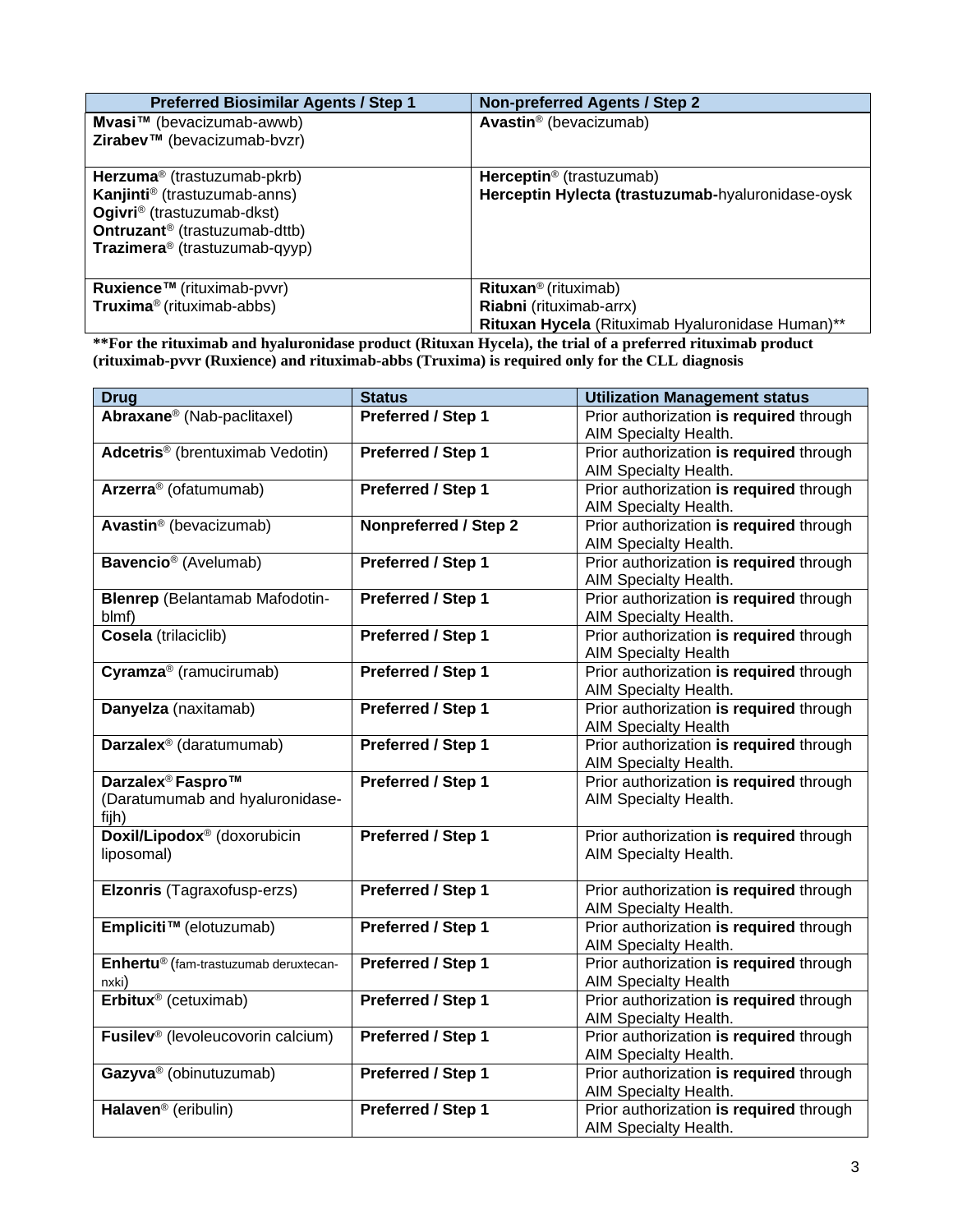| <b>Drug</b>                             | <b>Status</b>         | <b>Utilization Management status</b>                             |
|-----------------------------------------|-----------------------|------------------------------------------------------------------|
| Herceptin <sup>®</sup> (trastuzumab)    | Nonpreferred / Step 2 | Prior authorization is required through                          |
|                                         |                       | <b>AIM Specialty Health</b>                                      |
| Herceptin Hylecta™                      | Nonpreferred / Step 2 | Prior authorization is required through                          |
| (trastuzumab-hyaluronidase-oysk)        |                       | AIM Specialty Health.                                            |
| Herzuma <sup>®</sup> (Trastuzumab-pkrb) | Preferred / Step 1    | Prior authorization is required through                          |
|                                         |                       | <b>AIM Specialty Health</b>                                      |
| Imfinzi <sup>™</sup> (durvalumab)       | Preferred / Step 1    | Prior authorization is required through                          |
| Ixempra <sup>®</sup> (ixabepilone)      | Preferred / Step 1    | AIM Specialty Health.<br>Prior authorization is required through |
|                                         |                       | AIM Specialty Health.                                            |
| Jelmyto <sup>™</sup> (Mitomycin Gel)    | Preferred / Step 1    | Prior authorization is required through                          |
|                                         |                       | AIM Specialty Health.                                            |
| Jemperli <sup>®</sup> (dostarlimab)     | Preferred / Step 1    | Prior authorization is required through                          |
|                                         |                       | AIM Specialty Health.                                            |
| Jevtana® (cabazitaxel)                  | Preferred / Step 1    | Prior authorization is required through                          |
|                                         |                       | AIM Specialty Health.                                            |
| Kadcyla® (ado-trastuzumab)              | Preferred / Step 1    | Prior authorization is required through                          |
| Kanjinti® (trastuzumab-anns)            | Preferred / Step 1    | AIM Specialty Health.<br>Prior authorization is required through |
|                                         |                       | <b>AIM Specialty Health</b>                                      |
| Keytruda <sup>®</sup> (pembrolizumab)   | Preferred / Step 1    | Prior authorization is required through                          |
|                                         |                       | AIM Specialty Health.                                            |
| Khapzory <sup>™</sup> (levoleucovorin)  | Preferred / Step 1    | Prior authorization is required through                          |
|                                         |                       | AIM Specialty Health.                                            |
| Kimmtrak ® (tebentafusp)                | Preferred / Step 1    | Prior authorization is required through                          |
|                                         |                       | AIM Specialty Health.                                            |
| Kyprolis <sup>®</sup> (carfilzomib)     | Preferred / Step 1    | Prior authorization is required through                          |
|                                         |                       | AIM Specialty Health.                                            |
| Margenza (margetuximab-cmkb)            | Preferred / Step 1    | Prior authorization is required through<br>AIM Specialty Health. |
| Monjuvi (Tafasitamab-cxix)              | Preferred / Step 1    | Prior authorization is required through                          |
|                                         |                       | AIM Specialty Health.                                            |
| Mvasi™ (bevacizumab-awwb)               | Preferred / Step 1    | Prior authorization is required through                          |
|                                         |                       | AIM Specialty Health.                                            |
| Ogivri ® (Trastuzumab-dkst)             | Preferred / Step 1    | Prior authorization is required through                          |
|                                         |                       | <b>AIM Specialty Health</b>                                      |
| Onivyde ® (irinotecan liposome)         | Preferred / Step 1    | Prior authorization is required through                          |
|                                         | Preferred / Step 1    | AIM Specialty Health.<br>Prior authorization is required through |
| <b>Ontruzant ®</b> (Trastuzumab-dttb)   |                       | AIM Specialty Health.                                            |
| <b>Opdivo</b> ® (nivolumab)             | Preferred / Step 1    | Prior authorization is required through                          |
|                                         |                       | AIM Specialty Health.                                            |
| Padcev™ (Enfortumab vedotin-            | Preferred / Step 1    | Prior authorization is required through                          |
| ejfv)                                   |                       | <b>AIM Specialty Health</b>                                      |
| Pepaxto (melphalan flufenamide)         | Preferred / Step 1    | Prior authorization is required through                          |
|                                         |                       | AIM Specialty Health.                                            |
| Perjeta <sup>®</sup> (pertuzumab)       | Preferred / Step 1    | Prior authorization is required through                          |
| Phesgo (Pertuzumab-                     | Preferred / Step 1    | AIM Specialty Health.<br>Prior authorization is required through |
| Trastuzumab-Hyaluronidase-zzxf)         |                       | AIM Specialty Health.                                            |
| Poteligeo ® (mogamulizumab-             | Preferred / Step 1    | Prior authorization is required through                          |
| kpkc)                                   |                       | AIM Specialty Health.                                            |
| Proleukin® (aldesleukin)                | Preferred / Step 1    | Prior authorization is required through                          |
|                                         |                       | AIM Specialty Health.                                            |
| <b>Provenge</b> ® (sipulevucel-T)       | Preferred / Step 1    | Prior authorization is required through                          |
|                                         |                       | AIM Specialty Health.                                            |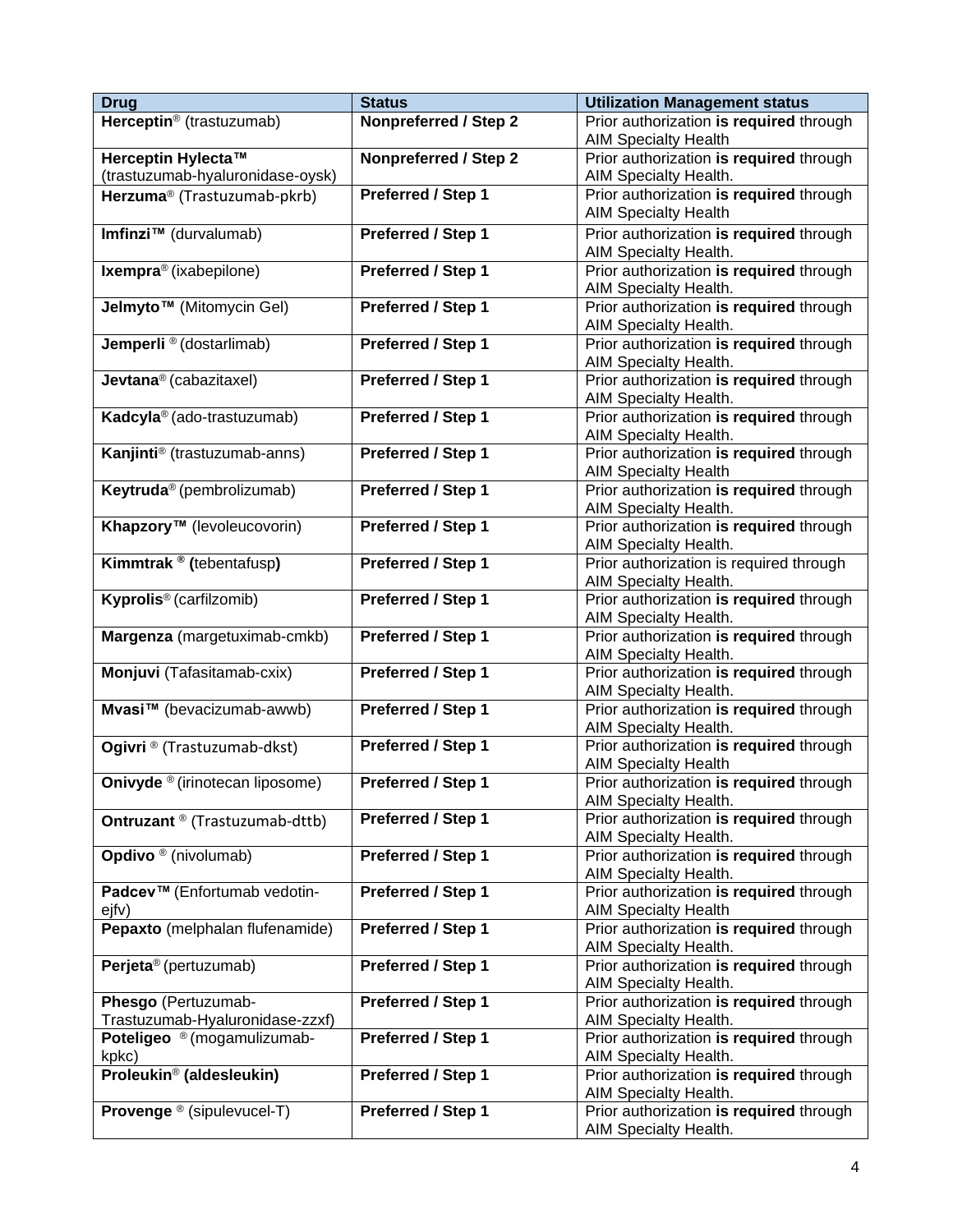| Drug                                                 | <b>Preferred / Nonpreferred</b><br><b>Status</b> | <b>Utilization Management status</b>                                   |
|------------------------------------------------------|--------------------------------------------------|------------------------------------------------------------------------|
| Riabni (rituximab-arrx)                              | Nonpreferred / Step 2                            | Prior authorization is required through<br><b>AIM Specialty Health</b> |
| Rituxan <sup>®</sup> (rituximab)                     | Nonpreferred / Step 2                            | Prior authorization is required through<br><b>AIM Specialty Health</b> |
| Rituxan- Hycela® (Rituximab-<br>Hyaluronidase Human) | Nonpreferred / Step 2**                          | Prior authorization is required through<br>AIM Specialty Health.       |
| Ruxience™ (rituximab-pvvr)                           | Preferred / Step 1                               | Prior authorization is required through<br><b>AIM Specialty Health</b> |
| Rybrevant ™ (amivantamab)                            | Preferred / Step 1                               | Prior authorization is required through<br><b>AIM Specialty Health</b> |
| Sarclisa <sup>®</sup> (isatuximab)                   | Preferred / Step 1                               | Prior authorization is required through<br>AIM Specialty Health.       |
| Tecentriq <sup>®</sup> (atezolizumab)                | Preferred / Step 1                               | Prior authorization is required through<br>AIM Specialty Health.       |
| Trazimera <sup>®</sup> (trastuzumab-qyyp)            | Preferred / Step 1                               | Prior authorization is required through<br><b>AIM Specialty Health</b> |
| Trodelvy <sup>™</sup> (Sacituzumab-<br>govitecan)    | Preferred / Step 1                               | Prior authorization is required through<br><b>AIM Specialty Health</b> |
| Truxima <sup>®</sup> (rituximab-abbs)                | Preferred / Step 1                               | Prior authorization is required through<br><b>AIM Specialty Health</b> |
| Vectibix <sup>®</sup> (panitumumab)                  | Preferred / Step 1                               | Prior authorization is required through<br>AIM Specialty Health.       |
| Yervoy <sup>®</sup> (ipilimumab)                     | Preferred / Step 1                               | Prior authorization is required through<br>AIM Specialty Health.       |
| Zirabev™ (bevacizumab-bvzr)                          | Preferred / Step 1                               | Prior authorization is required through<br>AIM Specialty Health.       |
| Zepzelca (Lurbinectedin)                             | Preferred / Step 1                               | Prior authorization is required through<br>AIM Specialty Health.       |
| Zynlonta ™ (loncastuximab<br>tesirine)               | Preferred / Step 1                               | Prior authorization is required through<br>AIM Specialty Health.       |

**\*\*For the rituximab and hyaluronidase product (Rituxan Hycela), the trial of a preferred rituximab product (rituximab-pvvr (Ruxience) and rituximab-abbs (Truxima) is required only for the CLL diagnosis**

# <span id="page-4-0"></span>**Requesting Prior Authorization Information through AIM Specialty Health:**

Prior Authorization will be required when the medications are administered using a member's **medical benefit**  in these settings:

- A clinician's or physician's office
- A home health care provider
- Outpatient hospital and dialysis settings
- Surgical day care.

To request prior authorization for the following products: Commercial Managed Care (HMO and POS), Commercial PPO/EPO and Medicare Advantage (HMO Blue and PPO Blue), please see instructions below.

- 1. Through the Blue Cross Blue Shield of Massachusetts website:
	- Log in to your Blue Cross Blue Shield of Massachusetts Provider Central account at [www.bluecrossma.com/provider.](file:///C:/Users/plakin01/AppData/Local/Microsoft/Windows/INetCache/plakin01/AppData/Local/Microsoft/Windows/INetCache/Content.Outlook/AppData/Local/Microsoft/Windows/Temporary%20Internet%20Files/bbaker01/AppData/Local/Microsoft/Windows/Temporary%20Internet%20Files/Content.Outlook/9HFCA5DE/www.bluecrossma.com/provider)
	- Click **eTools>AIM Specialty Health**
	- Press **Go Now**
- 2. Going directly to AIM's *ProviderPorta*<sup>6M</sup> (registration required)
	- Go to [www.providerportal.com](http://www.providerportal.com/)
	- Or calling 1-866-745-1783 (when applicable).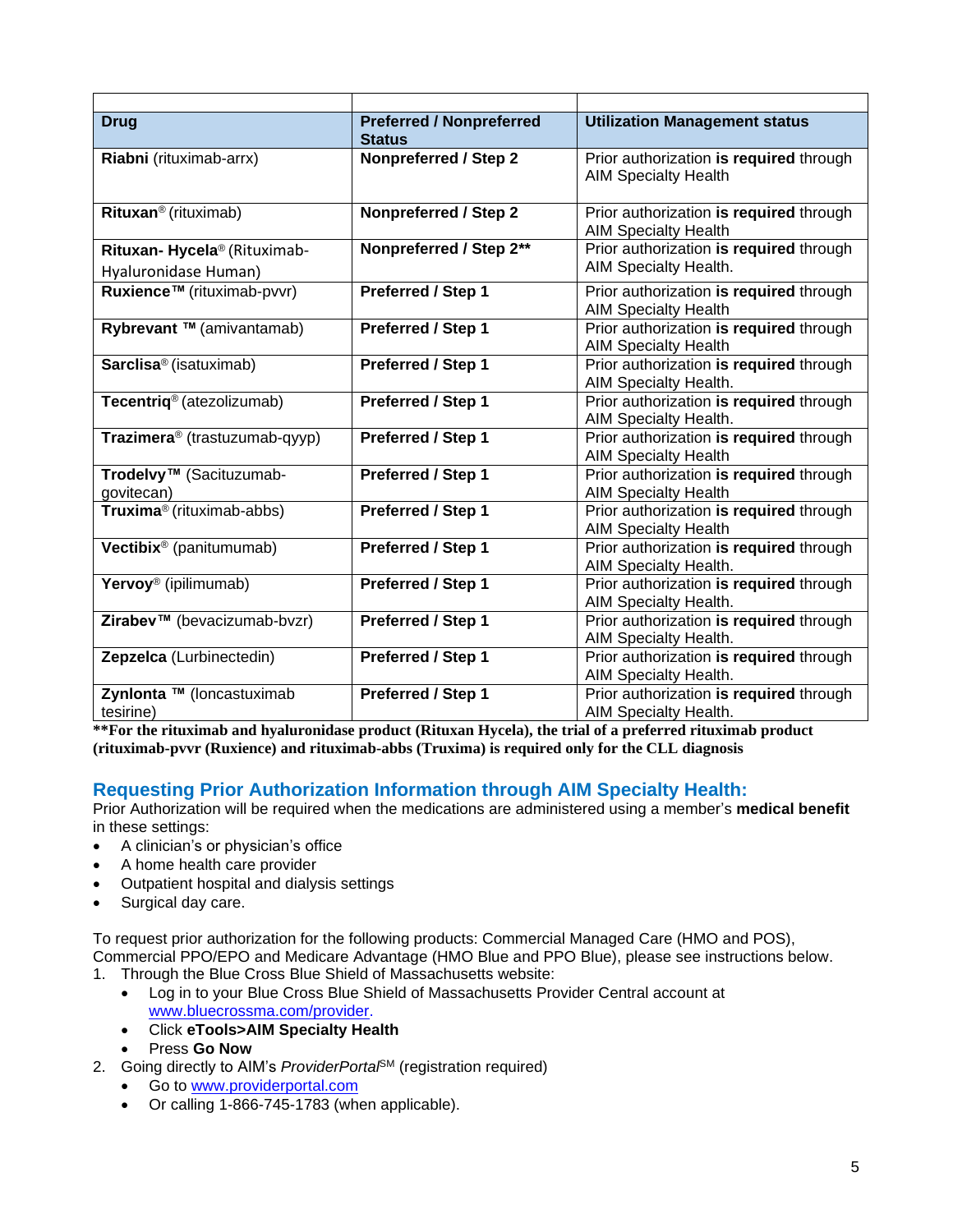#### <span id="page-5-0"></span>**Requesting Prior Authorization Information through BCBSMA for Medicare Advantage (HMO Blue and PPO Blue) under Part D Pharmacy Coverage Benefit:**

- All requests for outpatient retail pharmacy for indications listed and not listed on the medical policy guidelines may be submitted to BCBSMA Clinical Pharmacy Operations by completing the Prior Authorization Form on the last page of this document.
- Physicians may also call BCBSMA Pharmacy Operations department at (800) 366-7778 to request a prior authorization/formulary exception verbally.
- Patients must have pharmacy benefits under their subscriber certificates.

**Note**: Commercial does not provide any pharmacy retail coverage for medications in this policy.

#### <span id="page-5-1"></span>**Sources of Clinical Criteria for Review of Requests for Medicare**

When considering the multiple sources of clinical criteria for review of requests for Medicare Advantage members, AIM utilizes the following hierarchy to prioritize the criteria applicable to a given request:

- **First: National Coverage Determinations and other CMS guidance** (e.g., Medicare Policy Benefit Manual, Medicare Managed Care Manual, Medicare Claims Processing Manual, and the Medicare Learning Network.)
- **Second: Local Coverage Determinations:** If there is no NCD, the clinical reviewers shall apply any applicable LCD. If there is an NCD but also a more specific LCD, then the LCD should be used to determine the medical necessity of the request. Any LCAs containing reasonable and medically necessary indications for a particular item or service will be used along with their associated LCDs in order to make a determination.
- **Third: Health Plan Medical Policy:** If there is no applicable Coverage Determination, the clinical staff will apply any applicable Health Plan Medical Policy.
- **Fourth: Evidence-Based Medical Necessity Criteria:** In the absence of any of the above criteria or where the existing guidance provides insufficient clinical detail to help ensure that all approved services are reasonable and necessary, the physician reviewer will make a determination of medical necessity using objective, evidence-based criteria. AIM Guidelines are an internal resource available for commonly requested services.

#### <span id="page-5-2"></span>**Discussion/General Information:**

Cancer treatment is highly complex and individualized, and the variability of patient factors and preferences must be considered when formulating a treatment plan. In the majority of clinical scenarios, an attempt should be made to adhere to the FDA labeled indication; however, in some cases, there is insufficient data to support a single preferred treatment option. In these cases, individual providers, institutional, or regional variance may result in selection of different drug combinations or schedules. This may lead to an "off-label" use of drugs in a treatment regimen. Several factors influence the decision of which drug or drug regimen to select for use in a given scenario. These factors may include:

- The type and often the subtype (histology) of cancer
- The stage of the cancer (how far it has spread)
- Associated molecular targets of the cancer (special cell markers, or biomarkers)
- The patient's age
- The patient's overall health
- Other serious health problems (such as heart, liver or kidney diseases)
- Types of cancer treatments given in the past
- Other specific patient factors and preferences.

The FDA approves drugs for specific use(s) that are listed in the drug's product information label. Off-label or "unlabeled" drug use is the utilization of an FDA-approved drug for uses other than those listed in the FDA approved labeling or in treatment regimens or populations that are not included in approved labeling. Many offlabel uses are effective, well documented in the peer-reviewed literature and widely used.

The drug label approved by the FDA is the official description of a drug product, including information regarding indications, appropriate population, side effects, instructions, and safety information. (FDA, 2012).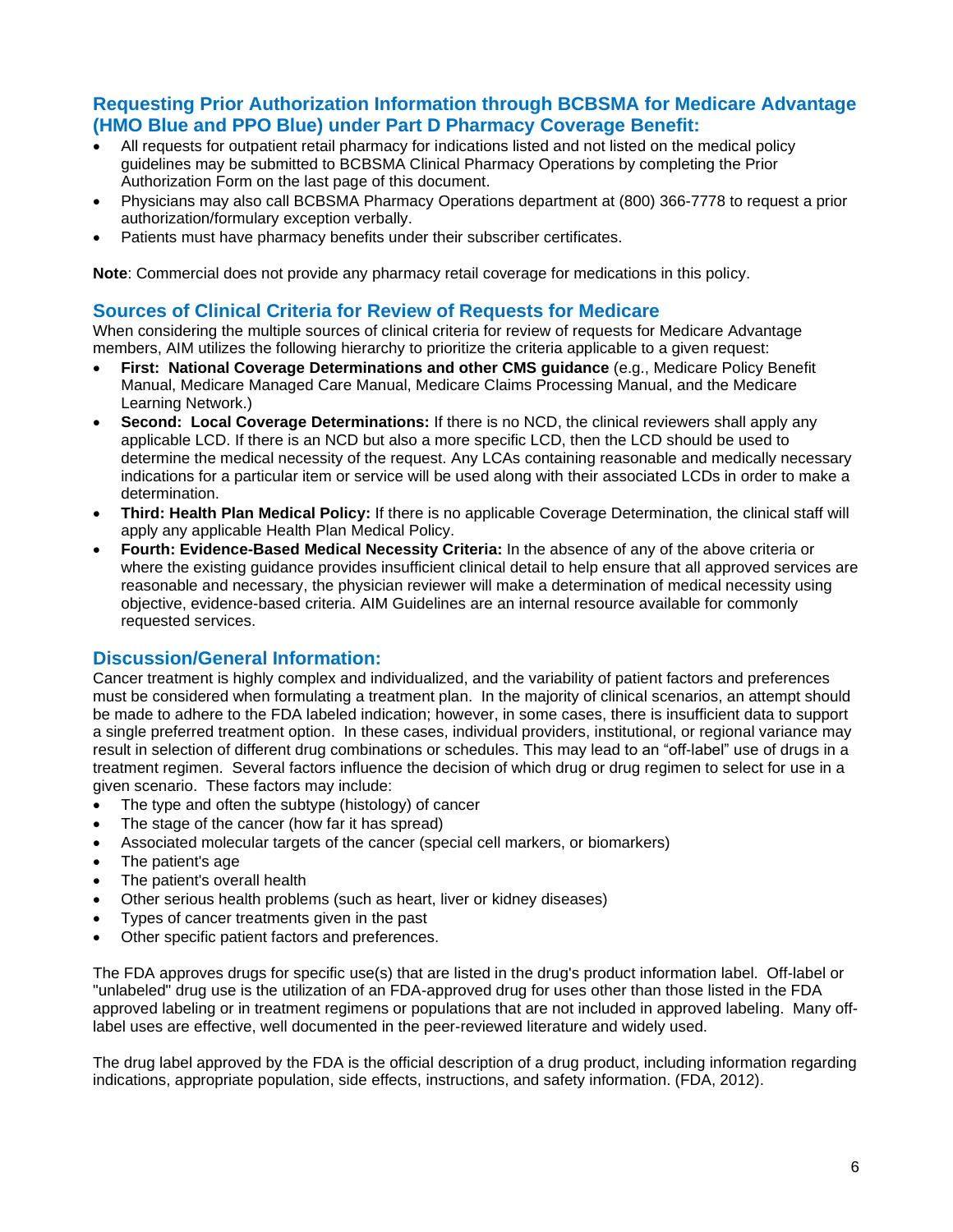The terms "off-label drug" or "unlabeled drug" refer to the prescription and use of a drug for an indication that is not stated in the approved FDA labeling.

The National Comprehensive Cancer Network (NCCN) is an alliance of 28 cancer centers in the United States, working in a collaborative effort to develop treatment guidelines for most cancers. The NCCN has developed a comprehensive set of evidence-based and consensus-driven guidelines, detailing recommendations for the evaluation, management, and interventions for cancer patients. The National Comprehensive Cancer Network® (NCCN) Drug & Biologics Compendium® is a listing of appropriate uses of agents as defined in and derived from the NCCN Clinical Guidelines in Oncology®. The compendium lists both FDA-approved uses and NCCN designated off-label indications. According to the NCCN, the identified off-label indications are based upon evaluation of evidence from scientific literature integrated with expert judgment in an evidence-based process. Indications are categorized in a systematic approach that describes the type of evidence available for and the degree of consensus underlying each recommendation. For the purposes of this guideline, any treatment indication listed in the NCCN Drug & Biologics Compendium with a Category of Evidence and Consensus level 1 (high-level evidence-based) or 2A (consensus-based) is considered an appropriate off-label indication. See below for further details regarding the NCCN Categories of Evidence and Consensus.

| National Comprehensive Cancer Network (NCCN) Categories of Evidence and Consensus |  |  |
|-----------------------------------------------------------------------------------|--|--|
|-----------------------------------------------------------------------------------|--|--|

| Category 1  | Based upon high-level evidence, there is uniform NCCN consensus that the intervention is<br>appropriate.    |
|-------------|-------------------------------------------------------------------------------------------------------------|
| Category 2A | Based upon lower-level evidence, there is uniform NCCN consensus that the intervention<br>is appropriate.   |
| Category 2B | Based upon lower-level evidence, there is NCCN consensus that the intervention is<br>appropriate.           |
| Category 3  | Based upon any level of evidence, there is major NCCN disagreement that the intervention<br>is appropriate. |

© NCCN, Inc. 2019

The Company takes into account credible scientific evidence published in peer-reviewed medical literature generally recognized by the relevant medical community. "Peer-reviewed medical literature" does not include publications or supplements to publications that are sponsored to a significant extent by a pharmaceutical manufacturing company or health carrier.

## <span id="page-6-0"></span>**Definitions:**

**Drug:** A substance intended for use in the diagnosis, cure, mitigation, treatment, or prevention of disease; a substance (other than food) intended to affect the structure or any function of the body; biological products are included within this definition and are generally covered by the same laws and regulations, but differences exist regarding their manufacturing processes (chemical process versus biological process).

**Label:** The FDA approved label is the official description of a drug product which includes indication (what the drug is used for); who should take it; adverse events (side effects); instructions for uses in pregnancy, children, and other populations; and safety information for the patient. Labels are often found inside drug product packaging.

**Off-label:** Describes the legal use of a prescription drug to treat a disease or condition for which the drug has not been approved by the U.S. Food and Drug Administration.

**Targeted therapy:** While technically considered "chemotherapy," targeted therapy drugs attack cancer cells by affecting the cancer cells' inner workings—the programming that sets them apart from normal, healthy cells. For example, targeted therapies may block enzymes that stimulate a cancer cell to grow, they may directly attach or bind to a cancer cell and cause cell death, or they may interfere with the blood supply to a cancer. **Treatment regimen:** A treatment plan that specifies the dosage, the schedule, and the duration of

chemotherapy or biologic therapy. In modern oncology, many regimens combine several drugs.

**Performance status:** A measure of how well a patient is able to perform ordinary tasks and carry out daily activities, typically expressed as a numerical value, as an attempt to evaluate and quantify an individual's overall level of functioning.

**ECOG (Eastern Cooperative Oncology Group) Performance Status:** A scale used to determine the individual's level of functioning. This scale may also be referred to as the WHO (World Health Organization) or Zubrod score based on the following scale: